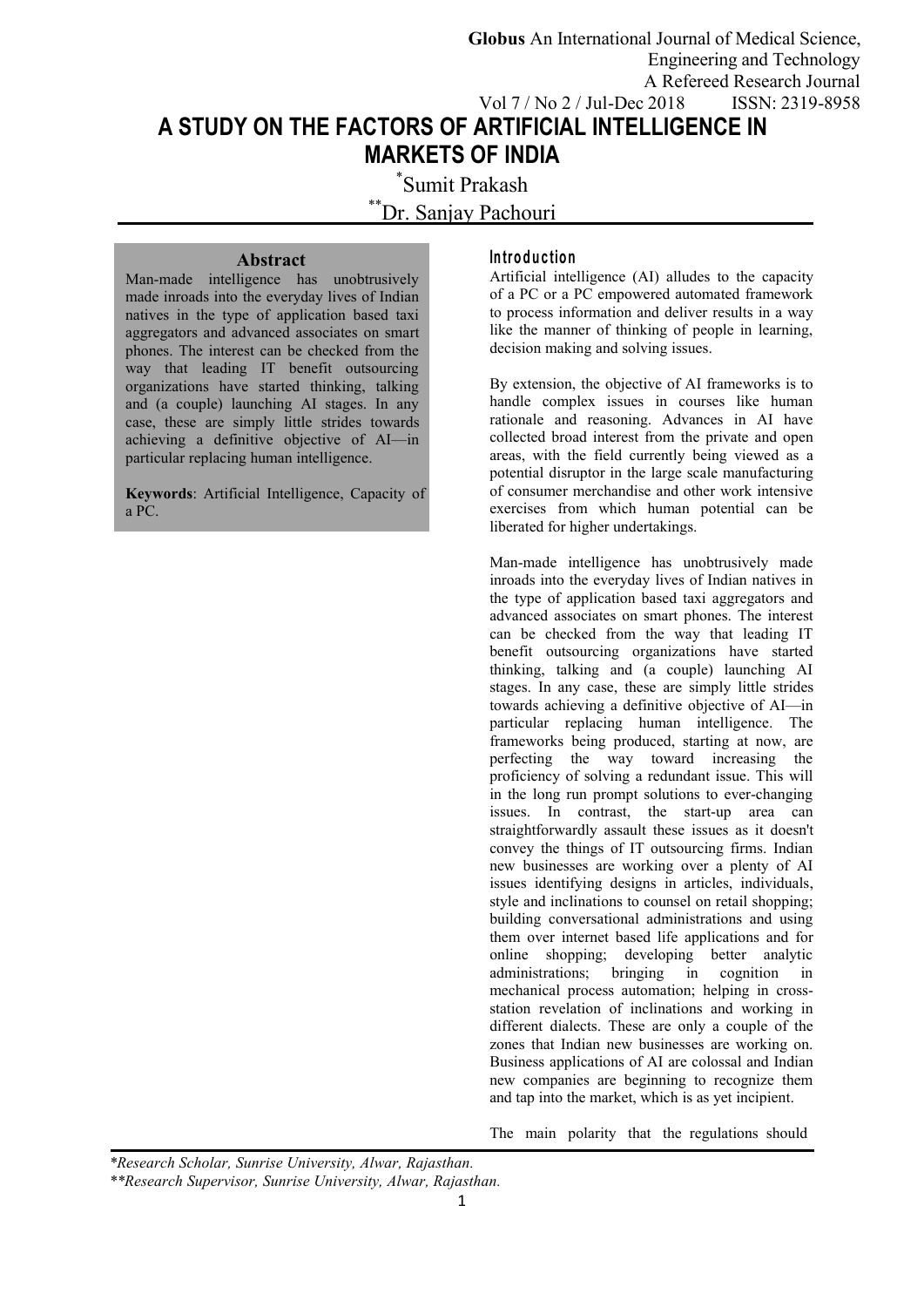manage identifies with will's identity obligated for the exercises of AI frameworks. These frameworks are intended to be inventive and to continue learning from the information investigated. Thus, originators will be unable to see how the framework will function later on. Additionally, the job of an AI framework, as for the situation of a driverless vehicle, could be to help the client. In such a situation, deciding risk for what the AI framework has done will be troublesome. Therefore, this issue should be talked about and dug into profoundly before arriving at any conclusion. The advanced development in India has made information which is intelligible by machines. In the meantime, advancements have additionally achieved a dimension of development where they can think like people progressively and, now and again, in a savvy way. Consequently, they are appropriate for use in administration.

### **R e v iew o f L ite ra tu re**

Truckenbrod, J. (2015) Artificial intelligence (AI) expects to impersonate human psychological functions. It is bringing a change in outlook to social insurance, fueled by increasing accessibility of medicinal services information and quick advancement of examination procedures. We review the present status of AI applications in medicinal services and examine its future. Computer based intelligence can be connected to different kinds of human services information (organized and unstructured). Prevalent AI strategies include machine learning techniques for organized information, for example, the traditional help vector machine and neural system, and the cutting edge profound learning, and additionally normal dialect processing for unstructured about information Significant malady territories that of information. Significant malady territories that utilization AI apparatuses include malignancy, nervous system science and cardiology. We then audit in more points of interest the AI applications in stroke, in the three noteworthy territories of early detection and determination, treatment, and result prediction and visualization evaluation. We conclude with discussion about pioneer AI the<br>frameworks for example IBM Wetson and to frameworks, for example, IBM Watson, and

obstacles for genuine sending of AI.<br>Attewell, P., and Madheswaran, S. (2017) the present study investigates the examination yield of India in the field of artificial intelligence using information was gathered physically using the Scopus database toward the finish of July 2015. Publications in the field of artificial intelligence look into in India from 1968 to 2014 were recovered. It was discovered that an aggregate of 6,529 papers were distributed in the field of artificial intelligence in India during that day and age. The exploration yield has developed

considerably since 2004, and the most recent 2 years have seen an extensive publications yield from the field. The normal citation per paper of this informational index is 3.06. The normal number of creators per paper is three."Artificial Intelligence" was observed to be the most well known catchphrase, trailed by "Calculations." A sum of 12.64% of the papers has been distributed with international collaboration. Anna University was observed to be the pioneer in research profitability. It was discovered that the IITs assumed a noteworthy job in the field of artificial intelligence look into in India.

Rishabh Shrivastava, Preeti Mahajan (2016) We contend that Artificial Intelligence (AI) will, in the exact not so distant future, profoundly affect the conduct of system and will be troublesome of existing force adjusts. To do as such, we audit the mental foundations of technique and investigate the manners by which AI will affect human decision making. We then survey current and evolving capacities in 'tight', secluded AI that is enhanced to perform in a specific environment, and investigate its military potential. In conclusion, we look forward to the more removed prospect of a general AI.

S.N. Deepa, B. Aruna Devi (2018) A generation prior, there was a noteworthy discussion about the social and moral implications of artificial intelligence (AI). Interest in that banter melted away from the late 1980s. Notwithstanding, the two examples of open hazard perception and new mechanical improvements propose that the time has come to re-open that banter. The vital issues about AI emerge in connection with the possibility automated and computerized operator frameworks taking socially noteworthy decisions autonomously. Since this is conceivable, the key concerns are currently about which decisions ought to be and which ought not be appointed to machines, issues of regulation in the wide sense covering everything from consumer information through codes of professional morals for architects statutory controls, issues of structure responsibility and issues of risk.

## **A rtific ia l In te llig en c e in A dm in istra tio n**

scientometric examination systems. The execution of government plans. It is basically a Profound learning, a piece of AI, can be utilized to handle issues of scale often predominant in the procedure that can be utilized for example recognition, picture examination and common dialect processing (NLP) by modeling abnormal state abstractions in information which would then be able to be contrasted and different other perceived contents in a conceptual manner rather than using only a standard based strategy. Take for instance the Clean India Initiative coordinated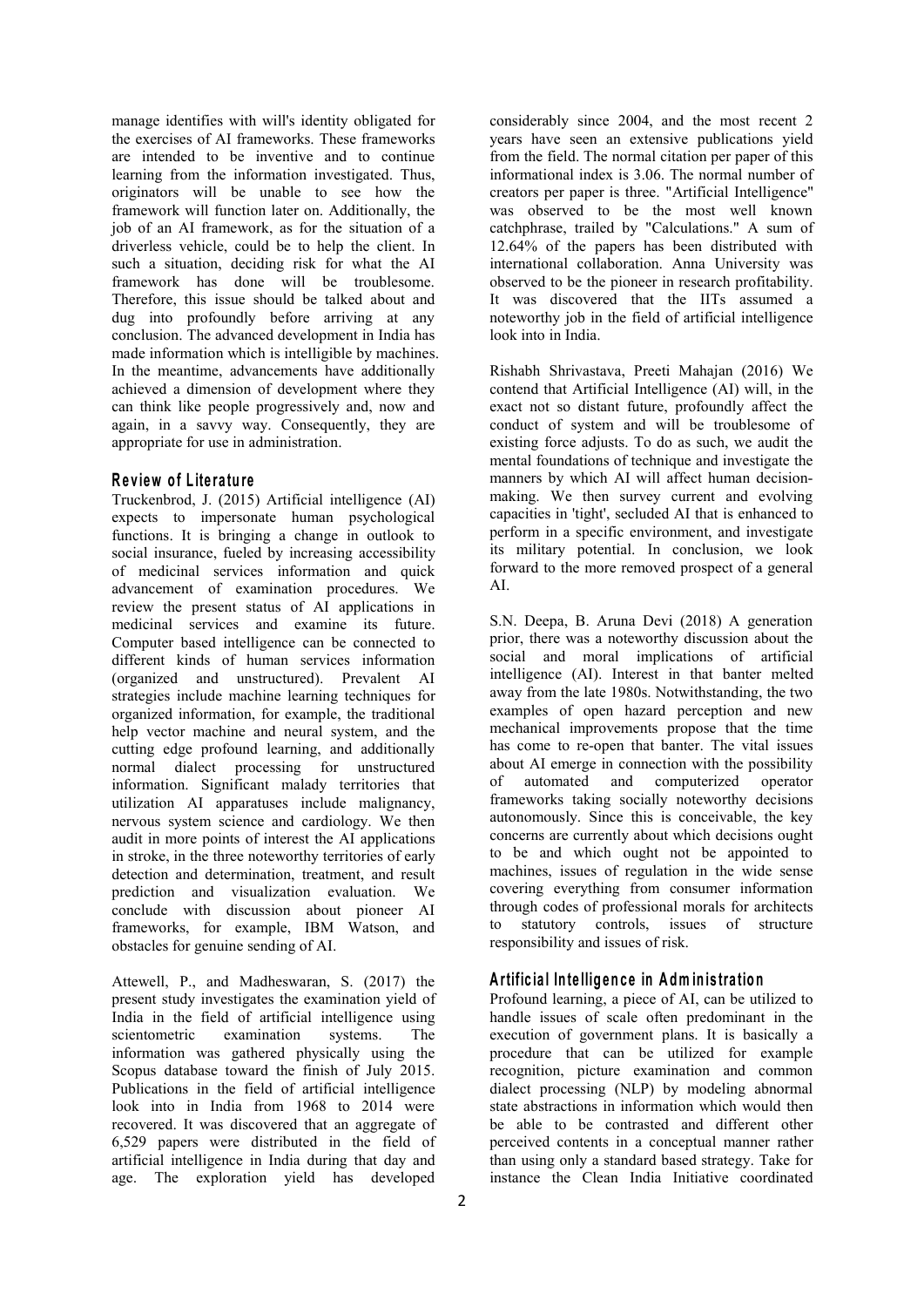towards the construction of toilets in provincial India. Communities workers are entrusted with uploading pictures of these can constructions to a focal server for sampling and evaluation. Picture processing AI can be utilized to hail photos that don't look like totally constructed toilets. Picture recognition abilities can likewise be utilized to recognize whether a similar official shows up in various pictures or if photographs have been transferred by officials from a location other than the intended site.

Considering the size of this initiative, which involves creating more functional toilets, being ready to check each picture rather than a little 2. The example will really help increase adequacy. Further, AI can be connected to the Prime Minister's initiatives, for example, the Digital India Initiative, Skill India and Make in India with varying impacts. The scope of application for AI procedures in such expansive scale open undertakings could extend from harvest insurance plans; assess misrepresentation detection, and detecting appropriation spillage and resistance and security technique. The Make in India and Skill India initiatives can be intensely expanded and in addition disturbed by AI adoption for the time being. While the previous is gone for building the expansive capacities required to make India a self sustaining center point of innovation, structure, production and fare, the last looks to forcefully construct and upgrade human capital.

Notwithstanding, the point to consider here is that if investments are made in the two initiatives without due cognizance of how Industry 4.0 (the following industrial revolution driven by mechanical automation) may advance as for interest for workforce size and ranges of abilities, there is a probability of ending up with capitalintensive infrastructures and resources that miss the mark regarding being upgraded for mechanized operations and an expansive workforce gifted in territories growing beyond the requirement for manual intervention only. Computer based intelligence can likewise be consumed in traditional industries like horticulture. The Department of Agriculture Cooperation and Farmers Welfare, Ministry of Agriculture runs the Kisan Call Centers the nation over to respond to issues raised by ranchers instantly and in their nearby dialect.

### **C o n c lu sio n**

The penetration of self-propelled autos, robots and completely robotized machines, which are as of now being utilized in different economies around the globe, is only anticipated that would increase with the progression of time. Therefore, the reliance of elements and individuals on AI

frameworks is likewise anticipated that would increase proportionately. This might be prove from the way that AI is relied upon to support economic development by a normal of 1.7% crosswise over different industries by 2035.105 However, in request to protect the advancement and integration of AI frameworks with the industrial and social part, guarantee that the current concerns that exist as to AI frameworks are fittingly tended to.

The most common issues being:

- 1. The issue of imputation of obligation or in other terms the issue of holding an AI to be responsible for its actions; and
- issue pertaining to the relationship/interplay between morals, the law and AI and mechanical technology frameworks.

While addressing the aforementioned, it would be basic that the controllers attempt a reasonable and adjusted methodology between the protection of privileges of subjects/individuals and the need to empower mechanical development. Inability to do as such may either affect the protection of rights or on the other hand may antagonistically affect inventiveness and innovation. In addition, the regulations ought to likewise embrace ventures to accommodate direction/clearness with regards to the rights and obligations of software engineers or makers of AI frameworks, in request to take shape the expansive moral models to which they are required to withstand to while programming/creating AI and apply autonomy frameworks. Because of the absence of lawful statute regarding this matter, it is trusted that sooner rather than later lawful and impose principles are built up which won't only encourage the improvement of AI yet in addition guarantee that the vital protections are set up.

In spite of these dangers and difficulties, it is inept to contend that Artificial Intelligence (AI) isn't the future and it won't be long that machines will supplant the majority of the employments. It doesn't mean the finish of the street for humankind and we have a past filled with mechanical revolutions causing social and political changes in the public eye. In the Early years there will undoubtedly have a few apprehensions and difficulties however so was the situation with the French revolution, steam engines, industrial revolutions and most as of late the PCs. Nevertheless, there will be more open doors in the fields not yet known and there will be more occupations to take into account human needs. For the situation of India, Inonu is one such Artificial Intelligence (AI) based organization which is still in its beginning stage however soon may test worldwide organizations and therefore can make AI-biological system in India.